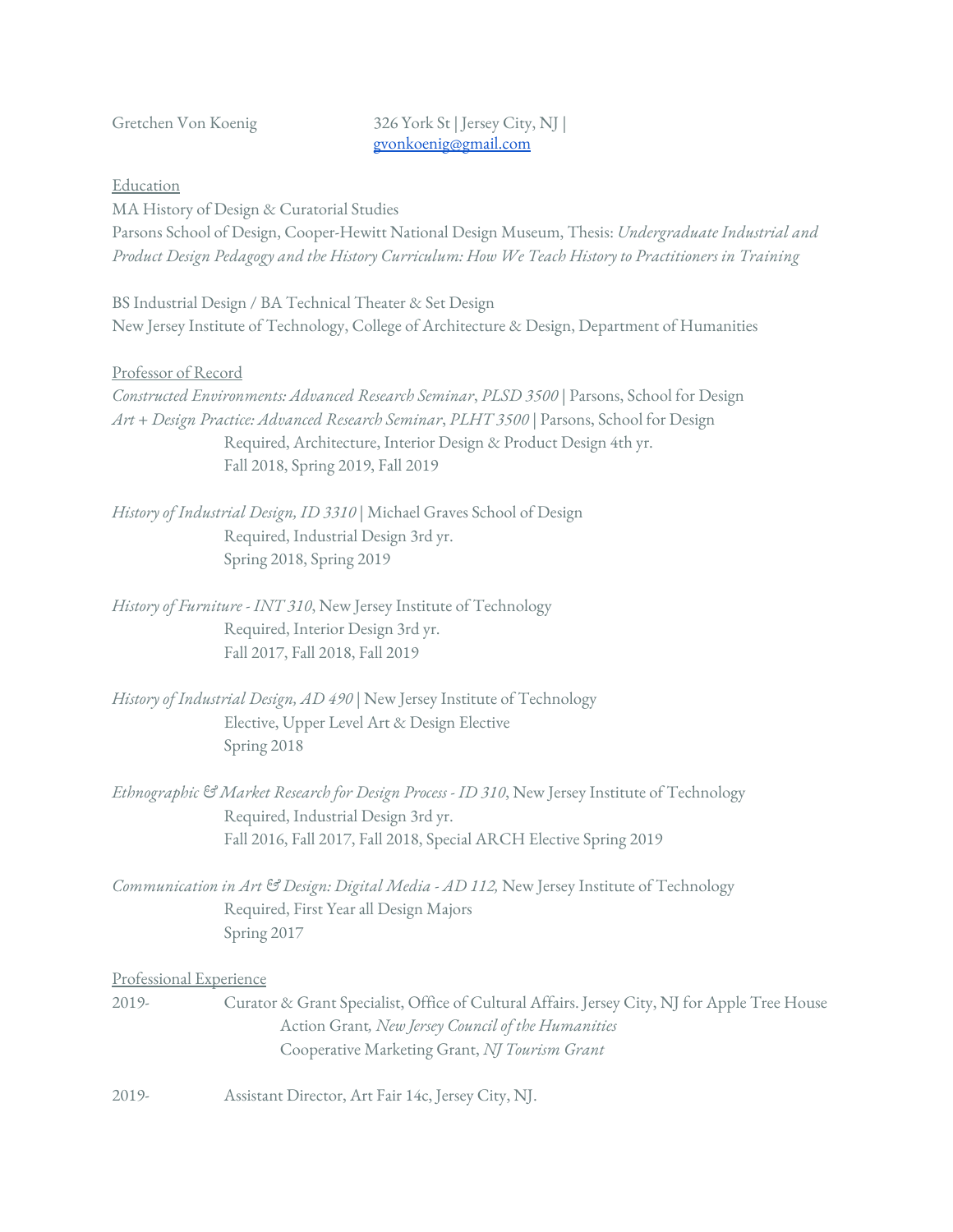| $2019 - 17$             | Academic Advisor for BFA Product Design, Parsons School of Design                          |  |  |  |  |  |  |
|-------------------------|--------------------------------------------------------------------------------------------|--|--|--|--|--|--|
| 2017-16                 | Contributor on Design Education, Metropolis Magazine                                       |  |  |  |  |  |  |
|                         | Selected Writings:                                                                         |  |  |  |  |  |  |
|                         | Peter Zellner's New Architecture School: No Tuition & a Radical Curriculum                 |  |  |  |  |  |  |
|                         | How to Get More Minority Students in Architecture? Look to 1968                            |  |  |  |  |  |  |
|                         | At Cooper Hewitt, Socially Responsible Design Takes Center Stage                           |  |  |  |  |  |  |
|                         | "Baltimore Is a Blank Slate," and That Makes It Ripe for a New Design Program              |  |  |  |  |  |  |
|                         | RIT Spearheads Program to Attract Deaf Students to Technical Design                        |  |  |  |  |  |  |
|                         | RISD Students Disrupt the Gendered Nature of Wearable Tech                                 |  |  |  |  |  |  |
|                         | Diversity Champions: 8 Schools That Aren't Just Paying Lip Service To Diversity            |  |  |  |  |  |  |
|                         | Get Licensed While in Architecture School? Deans Weigh in                                  |  |  |  |  |  |  |
|                         | College for Creative Studies' New MFA Pairs Design with Industry Savvy                     |  |  |  |  |  |  |
|                         | The 7 Best Sustainable Design Courses in America                                           |  |  |  |  |  |  |
|                         | <u>The New School's New Hire Asserts Design's Role in the Refugee Crisis</u>               |  |  |  |  |  |  |
|                         | SCI-Arc Launches Scholarship for L.A. Public School Students                               |  |  |  |  |  |  |
|                         | Diane Lewis, Architect and Cooper Union Professor, Dies                                    |  |  |  |  |  |  |
|                         | Book Review, David Brody's Housekeeping by Design (Print only)                             |  |  |  |  |  |  |
| 2017-16                 | Graduate Teaching Assistant, Parsons School of Design                                      |  |  |  |  |  |  |
|                         | History of Modern Design, 1850-2000                                                        |  |  |  |  |  |  |
|                         | Intro to Design Studies                                                                    |  |  |  |  |  |  |
|                         | Intro to Visual Culture                                                                    |  |  |  |  |  |  |
|                         | Post-Election America                                                                      |  |  |  |  |  |  |
| 2017-16                 | Contributor on Design, TL Magazine                                                         |  |  |  |  |  |  |
| 2016-15                 | Educational Fellow, Cooper Hewitt National Design Museum, New York, NY.                    |  |  |  |  |  |  |
| 2015                    | Curatorial Intern, Brooklyn Museum, Department of Decorative Arts, Brooklyn, NY.           |  |  |  |  |  |  |
| 2015-12                 | Archivist, Jim Wise Theater Archive, Newark NJ                                             |  |  |  |  |  |  |
| 2012-13                 | Digital Archivist, Society of Architectural Historians, New York NY                        |  |  |  |  |  |  |
| Academic Presentations: |                                                                                            |  |  |  |  |  |  |
| 2020                    | College Art Association, Co-Chair Beyond the Bauhaus: Histories of American Design         |  |  |  |  |  |  |
|                         | Education with Colin Fanning, Chicago, Feb 12-15.                                          |  |  |  |  |  |  |
| 2019                    | Design History Society "American Industry & Design Schools: Tracing Influence from         |  |  |  |  |  |  |
|                         | Enterprise to Education" School of Art, Design and Social Sciences Northumbria University  |  |  |  |  |  |  |
|                         | Newcastle-upon-Tyne, UK. Sep 8-10.                                                         |  |  |  |  |  |  |
|                         | College Art Association, Co-Chair Teaching Design Studies: Practice, Methods, & Resources, |  |  |  |  |  |  |
|                         |                                                                                            |  |  |  |  |  |  |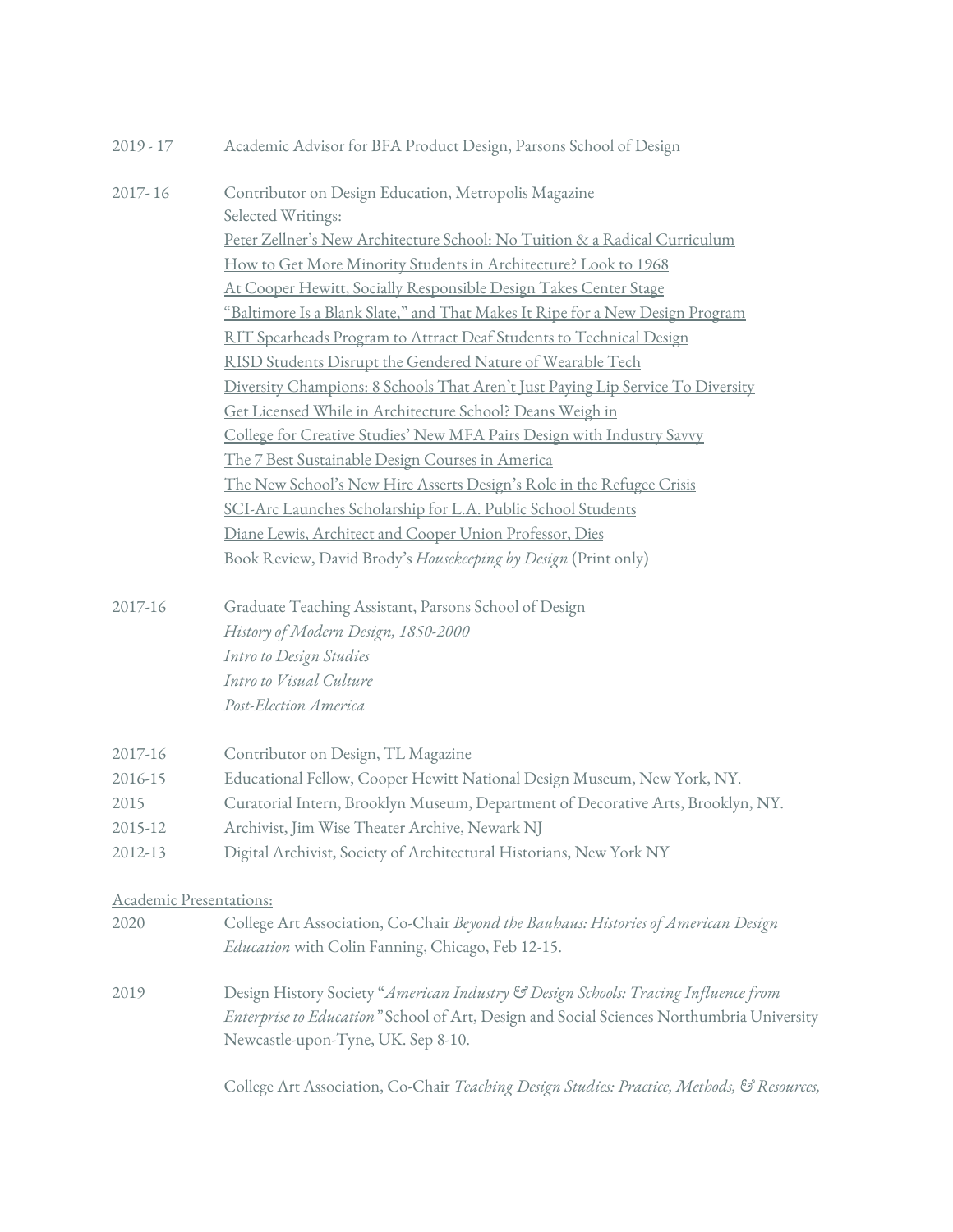|                        | with Carla Cesare, New York, Feb 14.                                                                                                                                                                                                                                                                                                            |  |  |  |  |  |
|------------------------|-------------------------------------------------------------------------------------------------------------------------------------------------------------------------------------------------------------------------------------------------------------------------------------------------------------------------------------------------|--|--|--|--|--|
|                        | National Conference on the Beginning Design Student "History As Context: Case Study on<br>Activating History Classroom" University of Cincinnati, Cincinnati, Ohio, March 12-14.                                                                                                                                                                |  |  |  |  |  |
| 2018                   | Chicago Design: Histories and Narratives, Questions and Methods "Chicago and the Precedent<br>Of Design Education: Pedagogy, Curricula, and Capitalist Influences" School of the Art<br>Institute of Chicago, November 8-10.                                                                                                                    |  |  |  |  |  |
|                        | National Conference on the Beginning Design Student "Iciting Criticality in Design<br>Education: How We Teach History to Product Design Students" University of Cincinnati,<br>Cincinnati, Ohio, March 1-3.                                                                                                                                     |  |  |  |  |  |
| 2017                   | Mid-Atlantic Popular Culture Association, "Bauhaus: A Capitalist Fetish Beyond Socialist<br>Intentions & Historical Representations", Philadelphia, Pennsylvania, October 2017<br>Parsons Graduate Symposium, "Business Practices of the Bauhaus & The Bard Textbook",<br>Parsons School of Design, New York, NY May 4-6                        |  |  |  |  |  |
| 2016                   | Parsons Graduate Symposium Spring 2016 "Bruce Rogers & Modernism: How Euclid Changed<br>His Aesthetic", Parsons School of Design, New York, NY May3-4                                                                                                                                                                                           |  |  |  |  |  |
| Academic Publications: |                                                                                                                                                                                                                                                                                                                                                 |  |  |  |  |  |
| 2018                   | "Iciting Criticality in Design Education: How We Teach History to Product Design Students"<br>University of Cincinnati, vol. 34 no. 1 (2018): The 34th National Conference on the Begining<br>Design Student. Published Sep. 2018.                                                                                                              |  |  |  |  |  |
| Honors & Awards:       |                                                                                                                                                                                                                                                                                                                                                 |  |  |  |  |  |
| 2018                   | Research Development Stipend, Office of Student Success, Parsons School of Design                                                                                                                                                                                                                                                               |  |  |  |  |  |
| 2018-15                | Parsons Dean Scholarship                                                                                                                                                                                                                                                                                                                        |  |  |  |  |  |
| 2017                   | National Art Dealers' Association Funding Recipient - Smithsonian Scholarship                                                                                                                                                                                                                                                                   |  |  |  |  |  |
| 2016                   | National Art Dealers' Association Funding Recipient - Smithsonian Scholarship                                                                                                                                                                                                                                                                   |  |  |  |  |  |
| 2016-15                | Smithsonian Institute Fellow                                                                                                                                                                                                                                                                                                                    |  |  |  |  |  |
| 2015                   | School of Art & Design Medal, College of Architecture and Design, NJIT                                                                                                                                                                                                                                                                          |  |  |  |  |  |
|                        | Professional Committee & Leadership                                                                                                                                                                                                                                                                                                             |  |  |  |  |  |
| 2019-18                | Jersey City Arts Council, Architecture & Design Committee                                                                                                                                                                                                                                                                                       |  |  |  |  |  |
|                        | Exhibition: Urban Crossroads, Hudson County Community College                                                                                                                                                                                                                                                                                   |  |  |  |  |  |
| 2018-17                | Co-Chair - Assessment Committee for Institutional Effectiveness<br>Faculty Advisor, IDSA Student Chapter, Parsons School of Design<br>Faculty Advisor, Alpha Rho Chi, New Jersey Institute of Technology<br>Committee Member - Assessment Committee for Academic Advising Surveys<br>Committee Member - Careers Committee for Academic Advising |  |  |  |  |  |